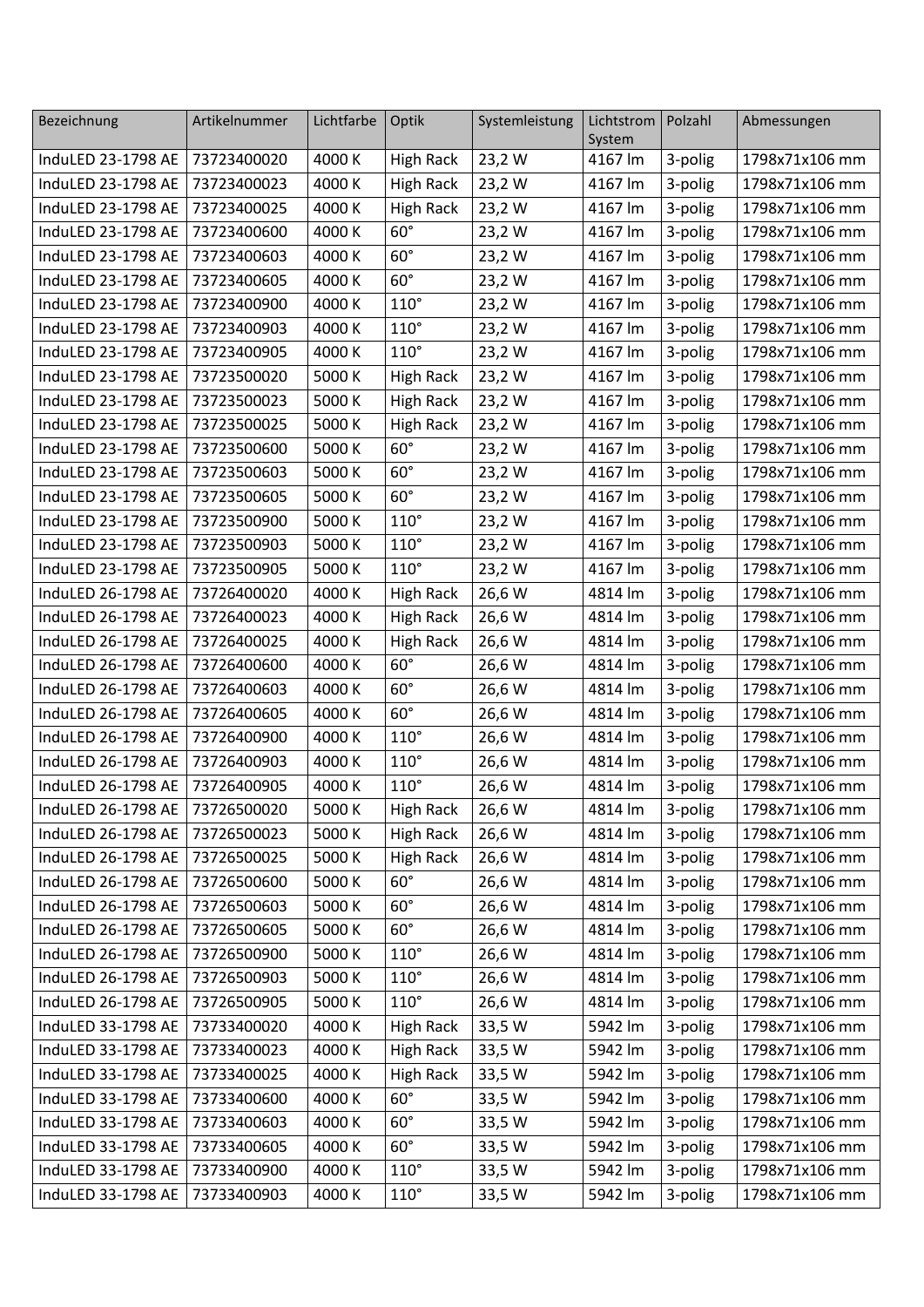| InduLED 33-1798 AE | 73733400905 | 4000 K | $110^\circ$      | 33,5 W | 5942 lm | 3-polig | 1798x71x106 mm |
|--------------------|-------------|--------|------------------|--------|---------|---------|----------------|
| InduLED 33-1798 AE | 73733500020 | 5000 K | <b>High Rack</b> | 33,5 W | 5942 lm | 3-polig | 1798x71x106 mm |
| InduLED 33-1798 AE | 73733500023 | 5000 K | <b>High Rack</b> | 33,5 W | 5942 lm | 3-polig | 1798x71x106 mm |
| InduLED 33-1798 AE | 73733500025 | 5000 K | <b>High Rack</b> | 33,5 W | 5942 lm | 3-polig | 1798x71x106 mm |
| InduLED 33-1798 AE | 73733500600 | 5000 K | $60^\circ$       | 33,5 W | 5942 lm | 3-polig | 1798x71x106 mm |
| InduLED 33-1798 AE | 73733500603 | 5000 K | $60^\circ$       | 33,5 W | 5942 lm | 3-polig | 1798x71x106 mm |
| InduLED 33-1798 AE | 73733500605 | 5000 K | $60^\circ$       | 33,5 W | 5942 lm | 3-polig | 1798x71x106 mm |
| InduLED 33-1798 AE | 73733500900 | 5000 K | $110^\circ$      | 33,5 W | 5942 lm | 3-polig | 1798x71x106 mm |
| InduLED 33-1798 AE | 73733500903 | 5000 K | $110^\circ$      | 33,5 W | 5942 lm | 3-polig | 1798x71x106 mm |
| InduLED 33-1798 AE | 73733500905 | 5000 K | $110^\circ$      | 33,5 W | 5942 lm | 3-polig | 1798x71x106 mm |
| InduLED 38-1798 AE | 73738400020 | 4000 K | <b>High Rack</b> | 38,2 W | 6755 lm | 3-polig | 1798x71x106 mm |
| InduLED 38-1798 AE | 73738400023 | 4000 K | <b>High Rack</b> | 38,2 W | 6755 lm | 3-polig | 1798x71x106 mm |
| InduLED 38-1798 AE | 73738400025 | 4000 K | <b>High Rack</b> | 38,2 W | 6755 lm | 3-polig | 1798x71x106 mm |
| InduLED 38-1798 AE | 73738400600 | 4000 K | $60^\circ$       | 38,2W  | 6755 lm | 3-polig | 1798x71x106 mm |
| InduLED 38-1798 AE | 73738400603 | 4000 K | $60^\circ$       | 38,2 W | 6755 lm | 3-polig | 1798x71x106 mm |
| InduLED 38-1798 AE | 73738400605 | 4000 K | $60^\circ$       | 38,2 W | 6755 lm | 3-polig | 1798x71x106 mm |
| InduLED 38-1798 AE | 73738400900 | 4000 K | $110^\circ$      | 38,2W  | 6755 lm | 3-polig | 1798x71x106 mm |
| InduLED 38-1798 AE | 73738400903 | 4000 K | $110^\circ$      | 38,2 W | 6755 lm | 3-polig | 1798x71x106 mm |
| InduLED 38-1798 AE | 73738400905 | 4000 K | $110^\circ$      | 38,2 W | 6755 lm | 3-polig | 1798x71x106 mm |
| InduLED 38-1798 AE | 73738500020 | 5000 K | <b>High Rack</b> | 38,2 W | 6755 lm | 3-polig | 1798x71x106 mm |
| InduLED 38-1798 AE | 73738500023 | 5000 K | <b>High Rack</b> | 38,2 W | 6755 lm | 3-polig | 1798x71x106 mm |
| InduLED 38-1798 AE | 73738500025 | 5000 K | <b>High Rack</b> | 38,2 W | 6755 lm | 3-polig | 1798x71x106 mm |
| InduLED 38-1798 AE | 73738500600 | 5000 K | $60^\circ$       | 38,2 W | 6755 lm | 3-polig | 1798x71x106 mm |
| InduLED 38-1798 AE | 73738500603 | 5000 K | $60^\circ$       | 38,2 W | 6755 lm | 3-polig | 1798x71x106 mm |
| InduLED 38-1798 AE | 73738500605 | 5000 K | $60^\circ$       | 38,2 W | 6755 lm | 3-polig | 1798x71x106 mm |
| InduLED 38-1798 AE | 73738500900 | 5000 K | $110^\circ$      | 38,2 W | 6755 lm | 3-polig | 1798x71x106 mm |
| InduLED 38-1798 AE | 73738500903 | 5000 K | $110^\circ$      | 38,2 W | 6755 lm | 3-polig | 1798x71x106 mm |
| InduLED 38-1798 AE | 73738500905 | 5000 K | $110^\circ$      | 38,2 W | 6755 lm | 3-polig | 1798x71x106 mm |
| InduLED 48-1798 AE | 73748400020 | 4000 K | <b>High Rack</b> | 48,2 W | 8351 lm | 3-polig | 1798x71x106 mm |
| InduLED 48-1798 AE | 73748400023 | 4000 K | <b>High Rack</b> | 48,2 W | 8351 lm | 3-polig | 1798x71x106 mm |
| InduLED 48-1798 AE | 73748400025 | 4000 K | <b>High Rack</b> | 48,2 W | 8351 lm | 3-polig | 1798x71x106 mm |
| InduLED 48-1798 AE | 73748400600 | 4000 K | $60^\circ$       | 48,2 W | 8351 lm | 3-polig | 1798x71x106 mm |
| InduLED 48-1798 AE | 73748400603 | 4000 K | $60^\circ$       | 48,2 W | 8351 lm | 3-polig | 1798x71x106 mm |
| InduLED 48-1798 AE | 73748400605 | 4000 K | $60^\circ$       | 48,2 W | 8351 lm | 3-polig | 1798x71x106 mm |
| InduLED 48-1798 AE | 73748400900 | 4000 K | $110^\circ$      | 48,2 W | 8351 lm | 3-polig | 1798x71x106 mm |
| InduLED 48-1798 AE | 73748400903 | 4000 K | $110^\circ$      | 48,2 W | 8351 lm | 3-polig | 1798x71x106 mm |
| InduLED 48-1798 AE | 73748400905 | 4000 K | $110^\circ$      | 48,2 W | 8351 lm | 3-polig | 1798x71x106 mm |
| InduLED 48-1798 AE | 73748500020 | 5000 K | <b>High Rack</b> | 48,2 W | 8351 lm | 3-polig | 1798x71x106 mm |
| InduLED 48-1798 AE | 73748500023 | 5000 K | <b>High Rack</b> | 48,2 W | 8351 lm | 3-polig | 1798x71x106 mm |
| InduLED 48-1798 AE | 73748500025 | 5000 K | <b>High Rack</b> | 48,2 W | 8351 lm | 3-polig | 1798x71x106 mm |
| InduLED 48-1798 AE | 73748500600 | 5000 K | $60^\circ$       | 48,2 W | 8351 lm | 3-polig | 1798x71x106 mm |
| InduLED 48-1798 AE | 73748500603 | 5000 K | $60^\circ$       | 48,2 W | 8351 lm | 3-polig | 1798x71x106 mm |
| InduLED 48-1798 AE | 73748500605 | 5000 K | $60^\circ$       | 48,2 W | 8351 lm | 3-polig | 1798x71x106 mm |
| InduLED 48-1798 AE | 73748500900 | 5000 K | $110^\circ$      | 48,2 W | 8351 lm | 3-polig | 1798x71x106 mm |
| InduLED 48-1798 AE | 73748500903 | 5000 K | $110^\circ$      | 48,2 W | 8351 lm | 3-polig | 1798x71x106 mm |
| InduLED 48-1798 AE | 73748500905 | 5000 K | $110^\circ$      | 48,2 W | 8351 lm | 3-polig | 1798x71x106 mm |